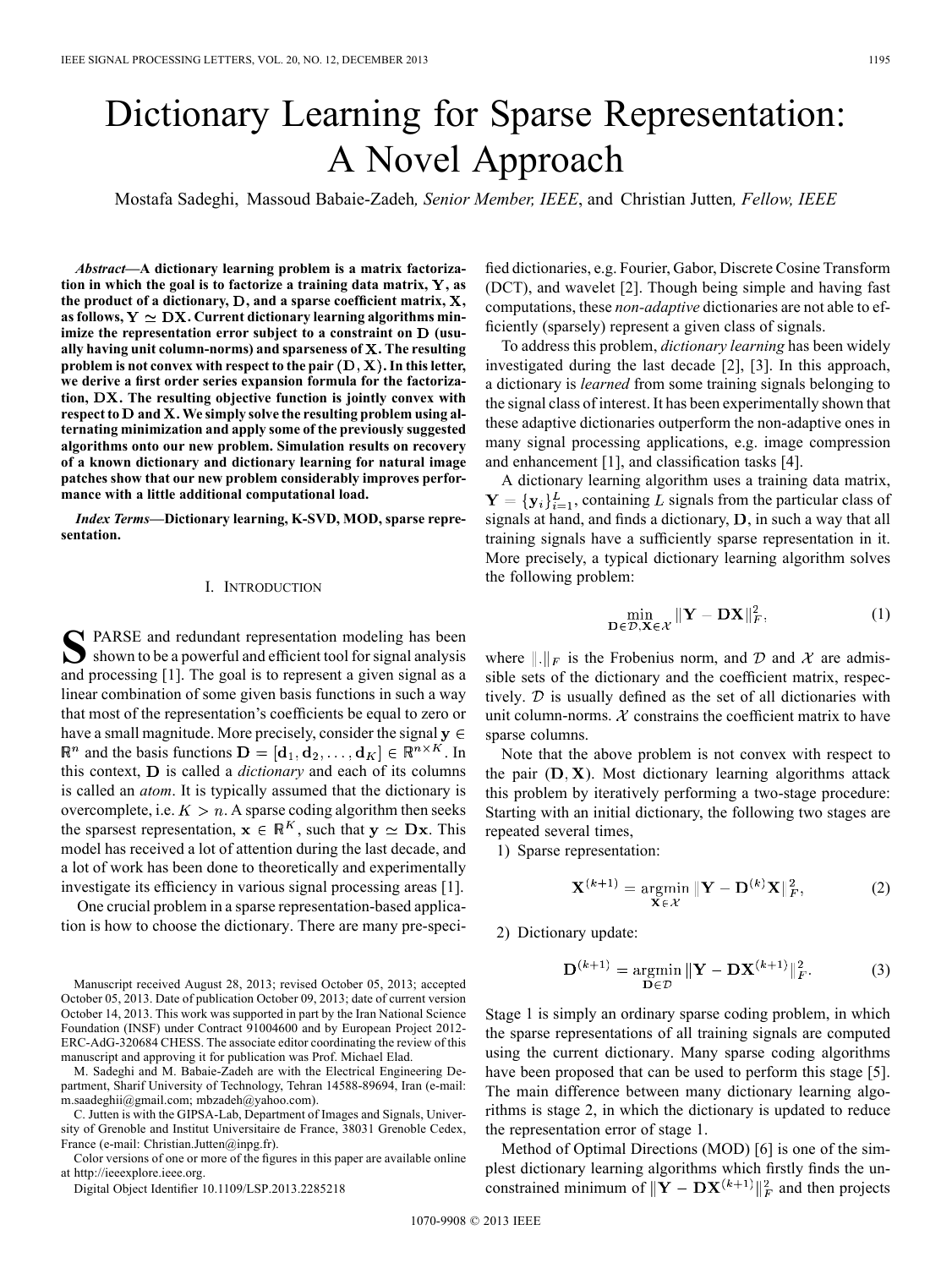the solution onto the set  $D$ . This leads to the following closedform expression<sup>1</sup>:

$$
\mathbf{D}^{(k+1)} = \mathbf{Y} \mathbf{X}^T (\mathbf{X} \mathbf{X}^T)^{-1},\tag{4}
$$

followed by normalizing the columns of D.

K-Singular Value Decomposition (K-SVD) [7] is another well-known algorithm, which has been very successful. In its dictionary update stage, only one atom is updated at a time. Moreover, while updating each atom, the non-zero entries in the associated row vector of  $X$  are also updated. This leads to a matrix rank-1 approximation problem which is then solved via performing an SVD operation.

In [8] the idea of fixing the support of  $X$  and updating its non-zero entries, along with atoms updating, has been extended to a more general case in which more than one atom along with the non-zero entries in their associated row vectors in  $X$  are updated at a time. In a similar work, [9] has derived an MODlike algorithm that uses this idea. More precisely, the following problem has been proposed to be solved at stage 2 (see (3)):

$$
\min_{\mathbf{D}\in\mathcal{D},\mathbf{X}} \|\mathbf{Y} - \mathbf{D}\mathbf{X}\|_F^2 \text{ subject to } \mathcal{S}(\mathbf{X}) = \mathcal{S}(\mathbf{X}^{(k+1)}), \quad (5)
$$

where  $\mathcal{S}(X)$  denotes the support of X, i.e. the positions of its non-zero entries. To solve this problem, [9] proposed to use alternating minimization over  $D$  and X. Minimizing (5) over  $D$ with a fixed  $X$  results in (4). Minimization of (5) over  $X$  with a fixed  $D$  decouples for each column of  $X$  and results in the following problems:

$$
\forall i: \mathbf{x}_i = \underset{\mathbf{x}}{\operatorname{argmin}} \|\mathbf{y}_i - \mathbf{D}\mathbf{x}\|_2^2 \text{ subject to } \mathcal{S}(\mathbf{x}) = \mathcal{S}(\mathbf{x}_i^{(k+1)}).
$$
\n(6)

By defining  $\omega_i = \{j : \mathbf{x}_i(j) \neq 0\}$ , (6) leads to the following solutions:

$$
\forall i: \mathbf{x}_i(\omega_i) \leftarrow (\mathbf{D}_i^T \mathbf{D}_i)^{-1} \mathbf{D}_i^T \mathbf{y}_i, \tag{7}
$$

where  $D_i$  consists of those columns of  $D$  that have been used in the representation of  $y_i$ . Performing a few (e.g. 3) alternations between (4) and (7) gives a good result [9]. We henceforth refer to this algorithm as the *Multiple Dictionary Update* (MDU) algorithm.

In [10] a sequential algorithm, named as Sequential Generalization of K-means (SGK), has been proposed. This algorithm updates atoms of the dictionary sequentially, but unlike K-SVD and MDU, keeps the non-zero entries of the coefficient matrix intact. As explained in [10], "though K-SVD is sequential like K-means, it fails to simplify to K-means by destroying the structure in the sparse coefficients". This is due to performing SVD in K-SVD, which (unlike K-means) forces the atom-norms to be 1 and that the resulting coefficients are not necessarily 0 or 1 [10]. These problems, however, do not exist in SGK [10].

In this letter, we derive a new method for dictionary learning. The idea is to use a first order series expansion instead of the term  $DX$ . In this way, we obtain a new objective function that unlike the commonly used one, i.e. (1), is jointly convex with respect to  $D$  and  $X$ . We simply solve the resulting problem using alternating minimization. We then apply MOD, MDU, and SGK

onto our new problem. Experimental results on both synthetic and real data show that using our new problem results in a considerable improvement over the previous one, i.e. (1), with a little additional computational load.

The rest of the paper is organized as follows. In Section II we describe our proposed method in details. Then Section III presents the results of our simulations.

#### II. THE PROPOSED METHOD

In this section, we derive a first order series expansion for the matrix-valued function  $F(D, X) = DX$  about a point  $(D_0, X_0)$ , and using it, we obtain a new dictionary learning problem. We then apply some of the previously suggested algorithms onto our new problem.

## *A. The New Problem*

Let write  $D$  and  $X$  as follows:

$$
\begin{cases}\n\mathbf{D} = \mathbf{D}_0 + (\mathbf{D} - \mathbf{D}_0) \\
\mathbf{X} = \mathbf{X}_0 + (\mathbf{X} - \mathbf{X}_0)\n\end{cases}
$$
\n(8)

where  $(D - D_0)$  and  $(X - X_0)$  are small in the sense of Frobenius norm. We then substitute the above expressions into the function  $F(D, X)$ . Doing so we derive,

$$
F(D, X) = D_0X_0 + D_0(X - X_0) + (D - D_0)X_0
$$
  
+ (D - D\_0)(X - X\_0). (9)

Neglecting the last term, whose Frobenius norm is upperbounded by a small value2, we obtain the following first order approximation for  $F(D, X)$ :

$$
\tilde{F}(\mathbf{D}, \mathbf{X}) = \mathbf{D}\mathbf{X}_0 + \mathbf{D}_0\mathbf{X} - \mathbf{D}_0\mathbf{X}_0.
$$
 (10)

Now, we use the above approximation instead of  $\overline{DX}$  in (1). We then derive the following new dictionary learning problem:

$$
\min_{\mathbf{D}\in\mathcal{D},\mathbf{X}\in\mathcal{X}}\|\mathbf{Y}+\mathbf{D}_0\mathbf{X}_0-\mathbf{D}\mathbf{X}_0-\mathbf{D}_0\mathbf{X}\|_F^2.
$$
 (11)

Note that unlike (1), the objective function of the above problem is jointly convex with respect to  **and**  $**X**$ **.** 

In order for (11) to be a convex problem, in addition to its objective function, the constraint sets have to be convex, too. An example of such convex constraint sets would be  $\mathcal{D} = \{\mathbf{D} : \forall i, ||\mathbf{d}_i||_2^2 \leq 1\}$  and  $\mathcal{X} = \{\mathbf{X} : \forall i, ||\mathbf{x}_i||_1 \leq \tau\}$ . To make sure that the approximation used in  $(9)$  remains valid, one may add the term  $\lambda_1 \|\mathbf{D} - \mathbf{D}_0\|_F^2 + \lambda_2 \|\mathbf{X} - \mathbf{X}_0\|_F^2$  to the objective function of (11).

In this paper, to solve (11), we simply use alternating minimization. Moreover, at each alternation, we use the updated versions of  $D$  and  $X$  found at the previous alternation instead of  $D_0$  and  $X_0$ . In other words, our problem becomes as follows<sup>3</sup>:

$$
\left\{ \mathbf{D}^{(k+1)}, \mathbf{X}^{(k+1)} \right\} = \underset{\mathbf{D} \in \mathcal{D}, \mathbf{X} \in \mathcal{X}}{\operatorname{argmin}} ||\mathbf{Y} + \mathbf{D}^{(k)} \mathbf{X}^{(k)} - \mathbf{D} \mathbf{X}^{(k)} - \mathbf{D} \mathbf{X}^{(k)} - \mathbf{D} \mathbf{X}^{(k)} ||_{F}^{2}.
$$
 (12)

2According to the submultiplicativity property of the Frobenius norm [11], we have  $||( \widetilde{\mathbf{D}} - \mathbf{D}_0)(\mathbf{X} - \mathbf{X}_0)||_F \leq ||\mathbf{D} - \mathbf{D}_0||_F ||\mathbf{X} - \mathbf{X}_0||_F$ .

<sup>&</sup>lt;sup>1</sup>We have dropped the superscript of  $X^{(k+1)}$  for simplicity.

 $3$ Note the similarity of (12) and Newton's algorithm for minimization (neglecting the constraints): The cost function has been approximated by a quadratic term at the vicinity of the previous iteration.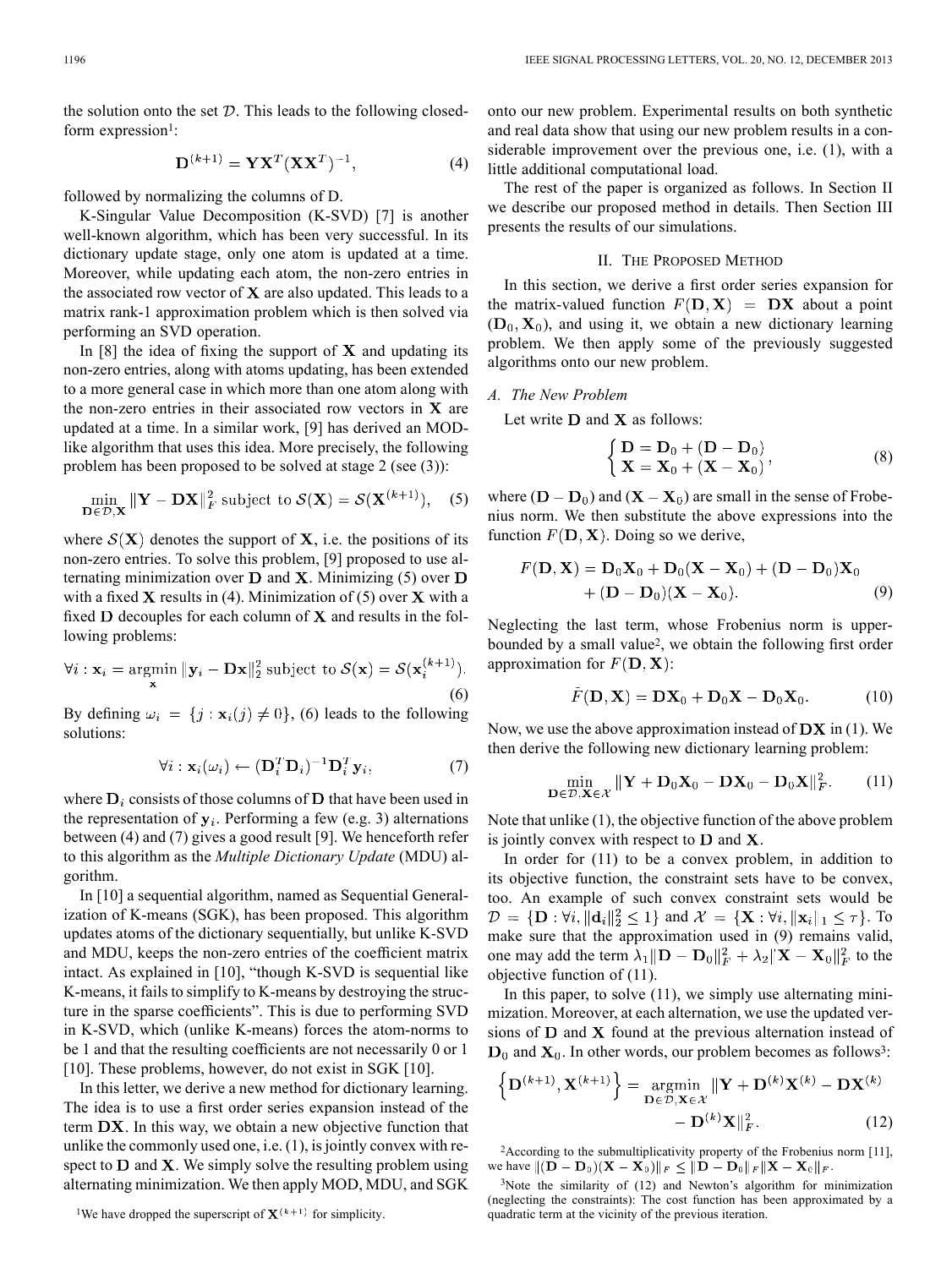

Fig. 1. Percentage of successful recovery versus alternation number at  $SNR =$ 30 dB. (a)  $s = 3$  (b)  $s = 4$  (c)  $s = 5$ .

In order to minimize (12) over **X**, we set  $D = D^{(k)}$  in the objective function. In this way, (12) reduces to the stage 1 of the general dictionary learning problem, i.e. (2). Thus, our algorithm like most dictionary learning algorithms does not affect the sparse representation stage and any sparse coding algorithm can be used to perform this stage.

Stage 2, after substitution of  $X \leftarrow X^{(k+1)}$  and setting  $Z =$  $\mathbf{Y} + \mathbf{D}^{(k)} \mathbf{X}^{(k)} - \mathbf{D}^{(k)} \mathbf{X}^{(k+1)}$ , reduces to the following problem:

$$
\mathbf{D}^{(k+1)} = \underset{\mathbf{D} \in \mathcal{D}}{\operatorname{argmin}} \|\mathbf{Z} - \mathbf{D}\mathbf{X}^{(k)}\|_{F}^{2}.
$$
 (13)

## *B. The New MOD, MDU, and SGK*

In what follows, we apply MOD, MDU, and SGK algorithms onto the above problem.

Solving (13) using MOD results in the following update formula for D, in which we have dropped the superscript of  $X^{(k)}$ for simplicity:

$$
\mathbf{D}^{(k+1)} = \mathbf{Z}\mathbf{X}^T (\mathbf{X}\mathbf{X}^T)^{-1},\tag{14}
$$

followed by normalizing the columns of  $\mathbf{D}^{(k+1)}$ .

To solve (13) using the MDU method, the dictionary update formula is exactly (14) but the update formula for the non-zero entries of  $X$  remains<sup>4</sup> as (7).

To apply the SGK method, problem (13) has to be solved sequentially for each column of  $D$ . To update the *i*th column,  $\mathbf{d}_i$ , the following problem has to be solved:

$$
\mathbf{d}_{i}^{(k+1)} = \underset{\mathbf{d}}{\text{argmin}} \|\mathbf{E}_{i} - \mathbf{dx}_{[i]}^{(k)}\|_{F}^{2} \text{ subject to } \|\mathbf{d}\|_{2} = 1, \text{ (15)}
$$

where  $\mathbf{E}_i = \mathbf{Z} - \sum_{j \neq i} \mathbf{d}_j \mathbf{x}_{[j]}$  is the error matrix when  $\mathbf{d}_i$  is removed, and  $x_{[i]}$  denotes the *i*th row of **X**. Problem (15) results in

$$
\mathbf{d}_i^{(k+1)} = \mathbf{E}_i (\mathbf{x}_{[i]}^{(k)})^T, \tag{16}
$$

followed by a normalization. Note that in order to update each atom, the updated versions of other atoms are used to compute its associated error matrix.

#### III. SIMULATIONS

We compare the performance of our proposed problem and the previous one by performing two sets of experiments. The first experiment is the recovery of a known dictionary. The second experiment is on real data where the goal is to learn an overcomplete dictionary for natural image patches. For all algorithms, Orthogonal Matching Pursuit (OMP) [12] has been used as the sparse coding algorithm5.

Our simulations were performed in MATLAB R2010b environment on a system with 2.13 GHz CPU and 2 GB RAM, under Microsoft Windows 7 operating system. As a rough measure of complexity, we will mention the run times of the algorithms.

## *A. Recovery of a Known Dictionary*

Similar to [7], [10] we generated a random dictionary of size  $20 \times 50$ , with zero mean and unit variance independent and identically distributed (i.i.d.) Gaussian entries, followed by a column normalization. We then generated a collection of *1500* training signals, each as a linear combination of  $s = 3, 4, 5$  different atoms, with i.i.d. coefficients. White Gaussian noise with Signal to Noise Ratio (SNR) levels of 10, 20, 30, and 100 dB were added to these signals. For all algorithms, the exact value of  $s$ was given to OMP. Similar to [10], number of alternations between the two dictionary learning stages was set according to  $\simeq 5s^2$ . We applied all algorithms onto these noisy training signals, and compared the resulting recovered dictionaries to the generating dictionary in the same way as in [7]. It should be mentioned that as we saw in our simulations, using  $X^{(k+1)}$ , the most recent update of **X**, in (13) instead of  $X^{(k)}$  results in a better performance for this experiment. So, we used this alternative.

<sup>4</sup>Note that we must use  $y_i$ 's in (7) not  $z_i$ 's. This is because the coefficient matrix of " $\mathbf{Y}$ " has been derived in the sparse representation stage not  $\mathbf{Z}$ .

<sup>5</sup>For OMP, we have used the OMP-Box v10 available at http://www.cs.technion.ac.il/~ronrubin/software.html. For the simulation performed in section III-B we have used the complementary materials of [9] available at http://www.ieeexplore.ieee.org.